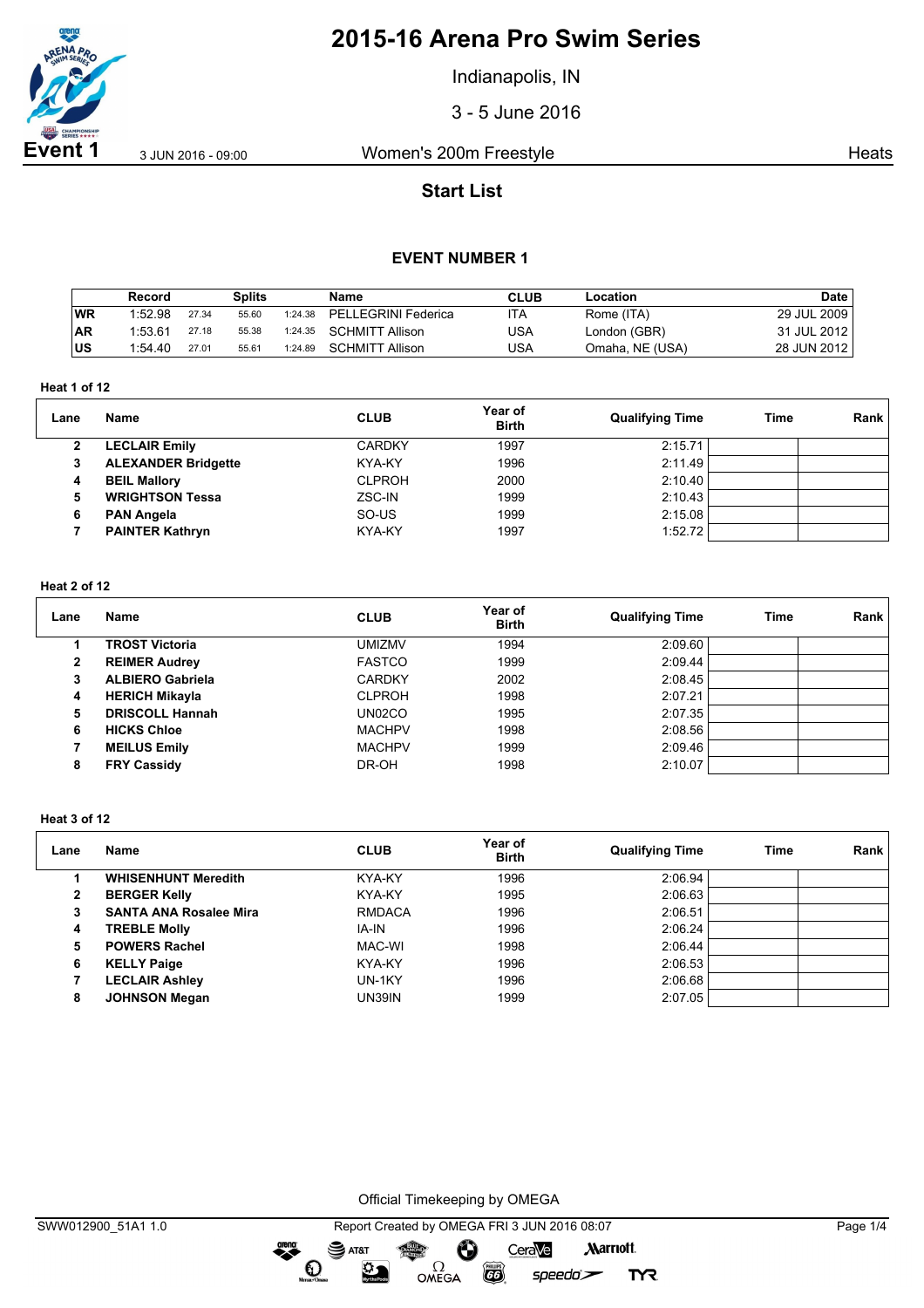

Indianapolis, IN

3 - 5 June 2016

**Event 1** 3 JUN 2016 - 09:00 Women's 200m Freestyle **State Agency** Heats

## **Start List**

## **EVENT NUMBER 1**

**Heat 4 of 12**

| Lane | <b>Name</b>               | <b>CLUB</b>   | Year of<br><b>Birth</b> | <b>Qualifying Time</b> | Time | Rank |
|------|---------------------------|---------------|-------------------------|------------------------|------|------|
|      | <b>SULKEVICH Kathleen</b> | <b>RMDACA</b> | 2000                    | 2:05.91                |      |      |
| 2    | <b>SHAFFER Madelyn</b>    | DR-OH         | 1998                    | 2:05.70                |      |      |
| 3    | <b>BAUER Brooke</b>       | LAK-KY        | 1997                    | 1:49.76                |      |      |
| 4    | <b>MOSER Emily</b>        | UN-1KY        | 1996                    | 1:49.71                |      |      |
| 5    | <b>GILDERSLEEVE Carla</b> | <b>FRSTIN</b> | 2000                    | 1:49.73                |      |      |
| 6    | <b>STEVENS Hannah</b>     | UMIZMV        | 1995                    | 2:05.66                |      |      |
|      | <b>SCHULTZ Caroline</b>   | CSC-IN        | 1998                    | 2:05.73                |      |      |
| 8    | <b>HUGHES Katherine</b>   | <b>NASAIN</b> | 1999                    | 2:06.04                |      |      |

#### **Heat 5 of 12**

| Lane | Name                     | <b>CLUB</b>   | Year of<br><b>Birth</b> | <b>Qualifying Time</b> | Time | Rank |
|------|--------------------------|---------------|-------------------------|------------------------|------|------|
|      | <b>HEYDE Julianne</b>    | UN08IN        | 1996                    | 1:49.52                |      |      |
| 2    | <b>SMITH Amanda</b>      | <b>CLPROH</b> | 1998                    | 1:49.31                |      |      |
| 3    | <b>LONG Graceanne</b>    | UN-1KY        | 1996                    | 1:48.71                |      |      |
| 4    | <b>NELSON Elizabeth</b>  | MAC-WI        | 1998                    | 2:05.37                |      |      |
| 5    | <b>MIHOK Kylie</b>       | ZSC-IN        | 1998                    | 1:48.16                |      |      |
| 6    | <b>PUGH Marah</b>        | UN-1KY        | 1995                    | 1:48.71                |      |      |
|      | <b>SELLERS Alexandra</b> | UN-1KY        | 1995                    | 1:49.33                |      |      |
| 8    | <b>BEETCHER Brittney</b> | <b>RACECO</b> | 1998                    | 1:49.67                |      |      |

### **Heat 6 of 12**

| Lane           | Name                    | <b>CLUB</b>   | Year of<br><b>Birth</b> | <b>Qualifying Time</b> | Time | Rank |
|----------------|-------------------------|---------------|-------------------------|------------------------|------|------|
|                | <b>HANDLEY Bryn</b>     | UN01KY        | 1996                    | 2:05.26                |      |      |
| $\overline{2}$ | <b>HAYDEN Rachel</b>    | <b>UMIZMV</b> | 1995                    | 2:05.07                |      |      |
| 3              | <b>KEANY Celia</b>      | CW-MI         | 1995                    | 2:04.73                |      |      |
| 4              | <b>DUGGAN Katherine</b> | CW-MI         | 1997                    | 2:04.69                |      |      |
| 5              | <b>HOUCK Abigail</b>    | UN-1KY        | 1995                    | 2:04.72                |      |      |
| 6              | <b>PARRISH Lauryn</b>   | <b>FASTIN</b> | 1999                    | 2:04.89                |      |      |
|                | <b>EVENSEN Courtney</b> | <b>UMIZMV</b> | 1997                    | 2:05.16                |      |      |
| 8              | <b>GORMLEY Isabel</b>   | <b>AGUAMR</b> | 2002                    | 2:05.30                |      |      |

Official Timekeeping by OMEGA

 $\bullet$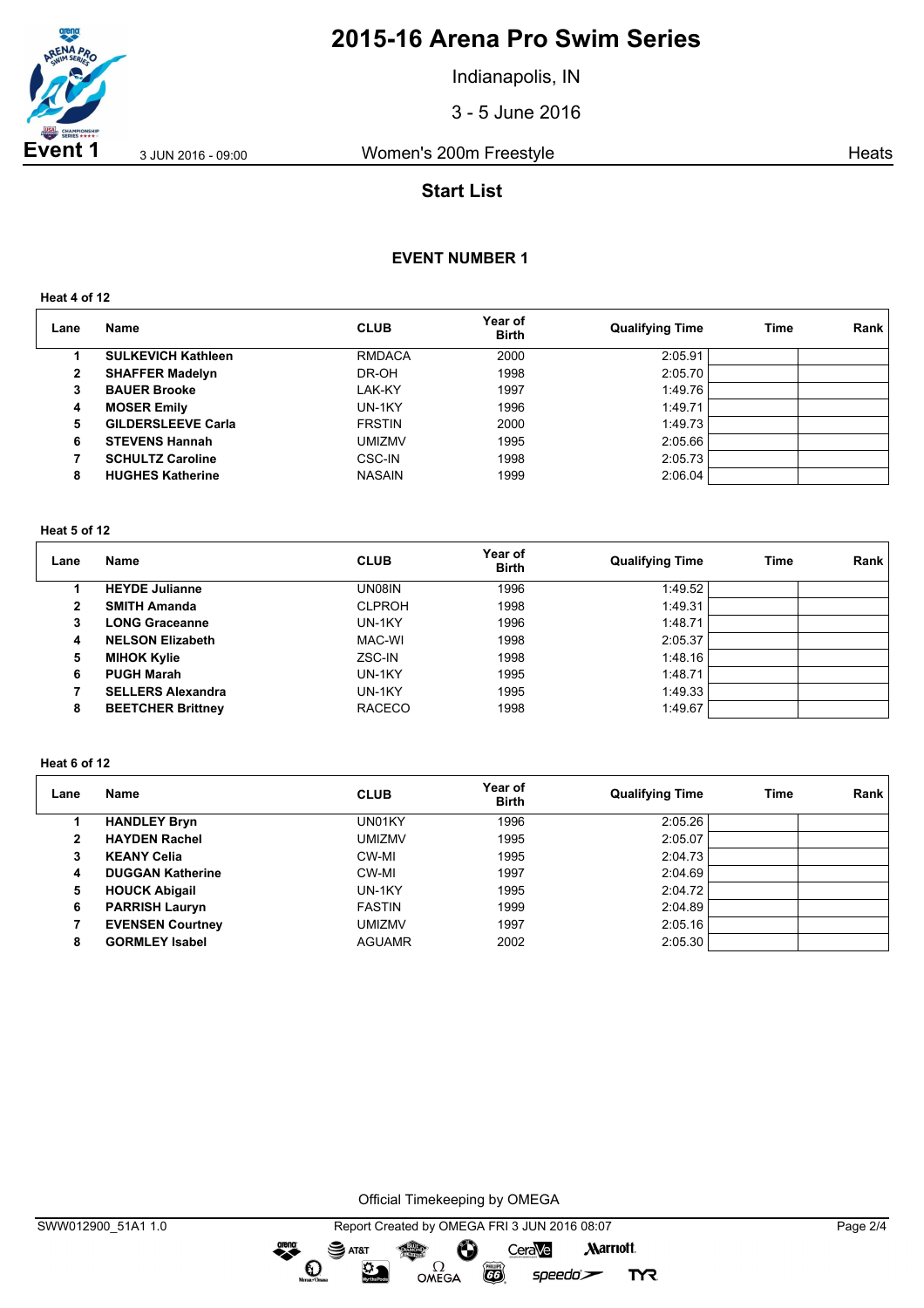

Indianapolis, IN

3 - 5 June 2016

**Event 1** 3 JUN 2016 - 09:00 Women's 200m Freestyle **State Agency** Heats

## **Start List**

## **EVENT NUMBER 1**

**Heat 7 of 12**

| Lane         | Name                      | <b>CLUB</b>  | Year of<br><b>Birth</b> | <b>Qualifying Time</b> | <b>Time</b> | Rank |
|--------------|---------------------------|--------------|-------------------------|------------------------|-------------|------|
|              | <b>BROWN Cameron</b>      | LAK-KY       | 1997                    | 2:04.54                |             |      |
| $\mathbf{2}$ | <b>BURCHILL Sammie</b>    | CSC-IN       | 1999                    | 2:04.34                |             |      |
| 3            | <b>LYON Elizabeth</b>     | <b>BA-IN</b> | 1993                    | 2:04.20                |             |      |
| 4            | <b>GROOMS Rachel</b>      | UN-1KY       | 1996                    | 2:04.04                |             |      |
| 5            | <b>BECHTEL Christina</b>  | KYA-KY       | 1993                    | 2:04.17                |             |      |
| 6            | <b>PASH Kelly</b>         | CSC-IN       | 2001                    | 2:04.21                |             |      |
|              | <b>BOUCHARD Dominique</b> | OAK-US       | 1991                    | 2:04.37                |             |      |
| 8            | <b>UNICOMB Jessica</b>    | WA-WI        | 1997                    | 2:04.69                |             |      |

#### **Heat 8 of 12**

| Lane | Name                   | <b>CLUB</b>   | Year of<br><b>Birth</b> | <b>Qualifying Time</b> | Time | Rank |
|------|------------------------|---------------|-------------------------|------------------------|------|------|
|      | <b>VOSS Erin</b>       | ABF-NE        | 1998                    | 2:03.90                |      |      |
| 2    | <b>ROTHROCK Trude</b>  | <b>CSC-IN</b> | 1999                    | 2:03.74                |      |      |
| 3    | <b>MYERS Abby</b>      | <b>KYA-KY</b> | 1993                    | 2:03.62                |      |      |
| 4    | <b>BARNARD Delaney</b> | IU-IN         | 1995                    | 2:03.01                |      |      |
| 5    | <b>SMIDDY Clara</b>    | CW-MI         | 1996                    | 2:03.18                |      |      |
| 6    | <b>MCINERNY Haley</b>  | KYA-KY        | 1997                    | 2:03.71                |      |      |
|      | <b>LIM Amanda</b>      | SIN-US        | 1993                    | 2:03.89                |      |      |
| 8    | <b>KINNEY Chase</b>    | WA-WI         | 1995                    | 2:04.03                |      |      |

### **Heat 9 of 12**

| Lane | Name                   | <b>CLUB</b>   | Year of<br><b>Birth</b> | <b>Qualifying Time</b> | Time | Rank |
|------|------------------------|---------------|-------------------------|------------------------|------|------|
|      | <b>ZUBAR Kira</b>      | <b>UMIZMV</b> | 1996                    | 2:02.75                |      |      |
| 2    | <b>FRERIKS Geena</b>   | KYA-KY        | 1996                    | 2:02.44                |      |      |
| 3    | <b>MEITZ Kaersten</b>  | <b>BA-IN</b>  | 1995                    | 2:02.07                |      |      |
| 4    | <b>GALYER Danielle</b> | KYA-KY        | 1995                    | 2:02.05                |      |      |
| 5    | <b>VALLEY Danielle</b> | WA-WI         | 1995                    | 2:02.05                |      |      |
| 6    | <b>WILSON Kristen</b>  | KYA-KY        | 1991                    | 2:02.29                |      |      |
|      | <b>GRINDALL Dana</b>   | WA-WI         | 1995                    | 2:02.70                |      |      |
| 8    | <b>GOSWELL Claudia</b> | <b>CARDIN</b> | 1995                    | 2:02.76                |      |      |

Official Timekeeping by OMEGA

dreng: